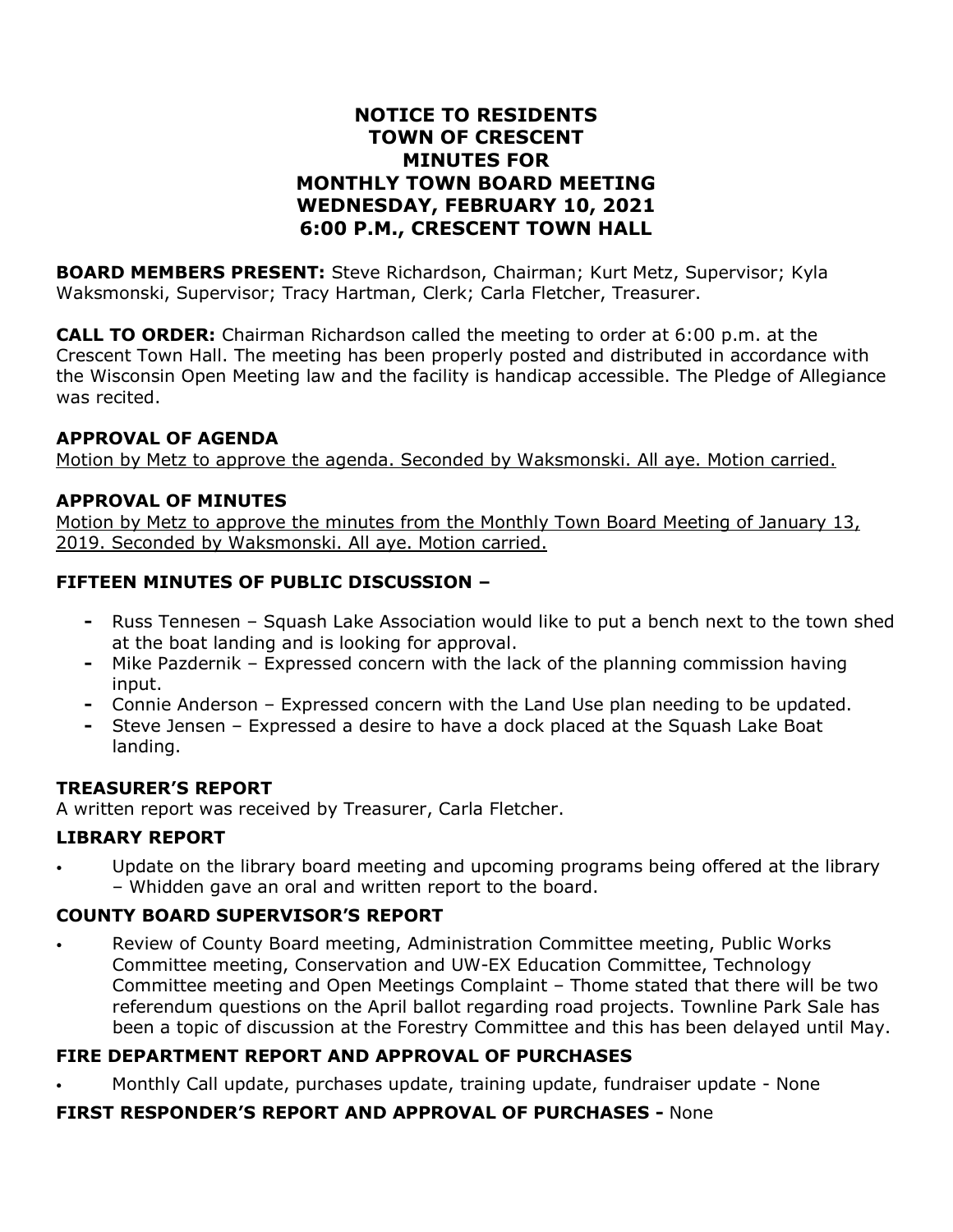# **TOWN ROAD CREW REPORT**

• Road Projects update, update on vehicle repairs and shop repairs – Lundt gave an oral report to the board including an update on repairs to vehicles and projects completed. Lundt reported that the last snowfall caused issues due to the length of time that it snowed causing issues with keeping up with all 50 miles of road.

### **TOWN PLAN COMMISSION REPORT** - None

## **UNIFORM DWELLING INSPECTOR'S REPORT** - None

### **SQUASH LAKE DISTRICT REPORT -** None

**DISCUSSION/POSSIBLE DECISION REGARDING: Preliminary Certified Survey Map – CR 299 – Timothy Hagen –** Richardson spoke with the planning and zoning department and there is a back lot that will not have an easement for access, however, that lot will be attached to another lot that does have access. Motion by Richardson to approve the land division, however, there is concern that lot 2 will be attached to a lot with current access to Hwy 17. Seconded by Metz. All aye; motion carried.

### **DISCUSSION/POSSIBLE DECISION REGARDING: Preliminary Certified Survey Map –**

**CR 125-E – RM Storage –** Ryan Quelle from RM Storage was present to answer questions. Discussion regarding making this property productive. Motion by Richardson to approve the CSM for RM Storage with the variance and send the approval to the County. Seconded by Waksmonski. All aye; motion carried. Quelle stated that he is also looking at building more storage units on the property and will be working with the building inspectors and planning and zoning.

### **DISCUSSION/POSSIBLE DECISION REGARDING: Sulfide Mining Resolution** –

Richardson stated that he was approached by Karl Fate about adopting a resolution to deny mining in the area. Discussion regarding the impact that mining can have on water sources and air even if mining is not occurring in the Town of Crescent. Richardson expressed concern with the proposed resolution specifically stating Badger Minerals and not speaking generally about sulfide mining. Fate reported that the focus of this resolution is Oneida County and Badger Minerals was looking at mining in Oneida County. Richardson opened the floor to any residents wanting to speak regarding the resolution. Jensen spoke against passing broad resolutions that have no ability to make a change. Discussion regarding the purpose of the resolution. Thome spoke in support of the resolution. Metz stated that residents really need to contact the legislatures to make true change. Waksmonski would like to see the  $7<sup>th</sup>$  Whereas changed to state "Whereas, any entity planning to conduct exploratory drillings for sulfide minerals, at the Wolf River Deposit, near the upper Wolf River, which is also of great County, Tribal, and regional significance, and". Waksmonski would like to see the resolution put on the town website for a month for resident to be able to review. Motion by Waskmonski to table this discussion until the March town board meeting. Seconded by Metz. Voice vote taken: 2 aye, 1 nay; motion carried.

**DISCUSSION/POSSIBLE DECISION REGARDING: Town Hall/Fire Department Sign** – Waksmonski spoke with Bruce Flora of Super Lettering & Signs Inc regarding sign options. Waksmonski would like guidance from the board regarding the cost and what is desired. Discussion regarding the need to have a two sided sign that is lit. Richardson would like to see more options brought forward at the March or April meeting.

**DISCUSSION/POSSIBLE DECISION REGARDING: Approve Certified Survey Map for Rhinelander Oneida Airport –** Motion by Richardson to approve the CSM as presented. Seconded by Waksmonski. All aye; motion carried.

**DISCUSSION/POSSIBLE DECISION REGARDING: Remote Viewing of Town Board Meetings –** Richardson asked for feedback regarding the zoom option for the meetings. Bob